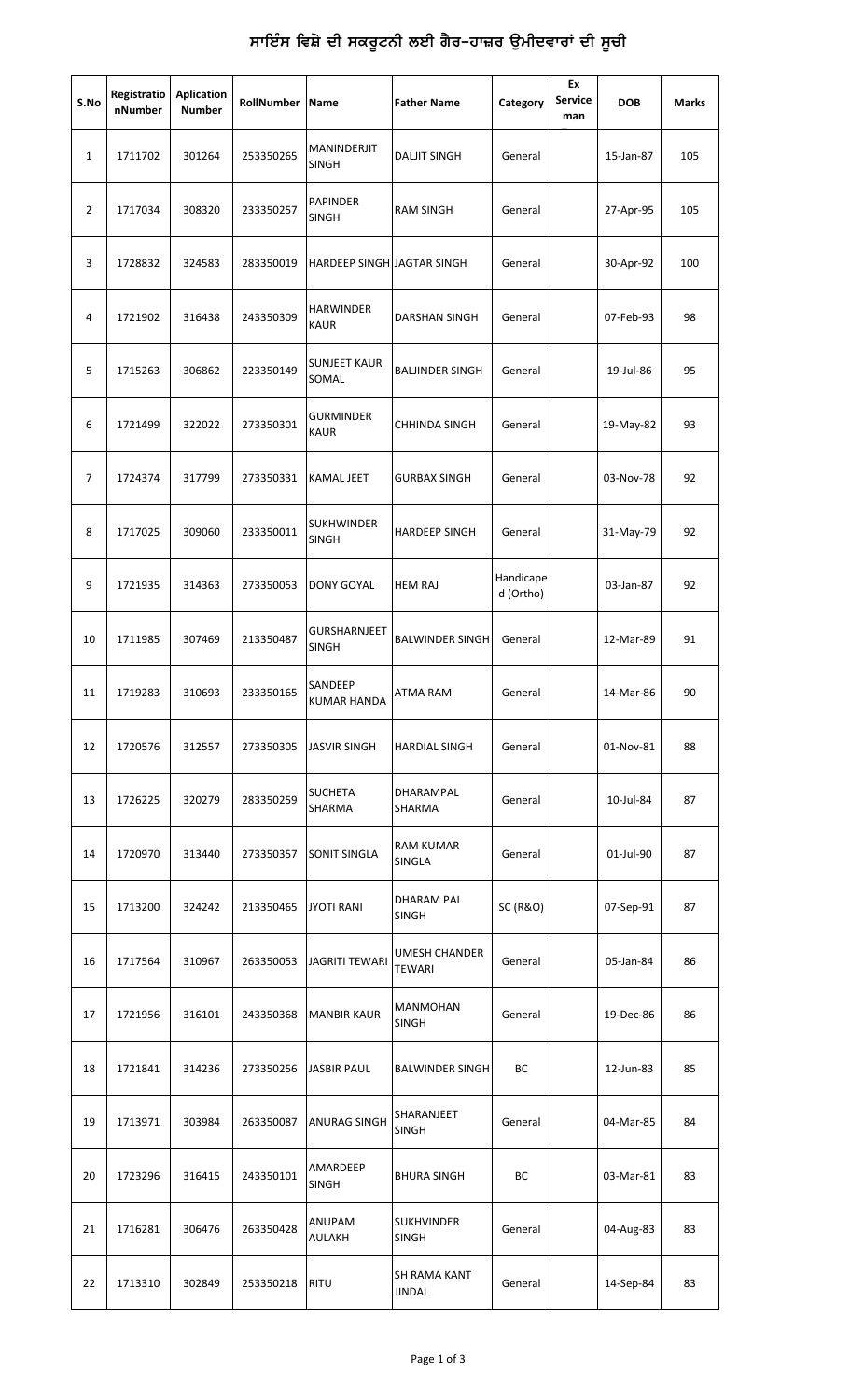## ਸਾਇੰਸ ਵਿਸ਼ੇ ਦੀ ਸਕਰੂਟਨੀ ਲਈ ਗੈਰ**–ਹਾਜ਼ਰ ਉਮੀਦਵਾਰਾਂ ਦੀ** ਸੂਚੀ

| S.No | Registratio<br>nNumber | <b>Aplication</b><br><b>Number</b> | RollNumber Name |                                 | <b>Father Name</b>              | Category                       | Ex<br><b>Service</b><br>man | <b>DOB</b> | Marks |
|------|------------------------|------------------------------------|-----------------|---------------------------------|---------------------------------|--------------------------------|-----------------------------|------------|-------|
| 23   | 1724785                | 318301                             | 273350009       | <b>VINOD KUMAR</b>              | <b>MAHABIR</b>                  | General                        |                             | 25-Jun-91  | 83    |
| 24   | 1713515                | 304697                             | 223350297       | <b>MONIKA</b><br>SHARMA         | PREM CHAND<br>SHARMA            | Ex.Service<br>man<br>(General) | <b>DEPEND</b><br><b>ENT</b> | 19-Nov-91  | 83    |
| 25   | 1718953                | 310165                             | 233350199       | RAJWINDER<br><b>KAUR</b>        | <b>HARBHAJAN SINGH</b>          | <b>SC (R&amp;O)</b>            |                             | 12-Jun-93  | 83    |
| 26   | 1714854                | 312692                             | 263350089       | SANWINDER<br>SINGH              | <b>SUKHDEV SINGH</b>            | Ex.Service<br>man<br>(General) | <b>DEPEND</b><br><b>ENT</b> | 06-Feb-85  | 82    |
| 27   | 1717903                | 308706                             | 233350492       | JOGA SINGH                      | <b>GURDAT SINGH</b>             | ВC                             |                             | 19-Apr-82  | 81    |
| 28   | 1710663                | 300663                             | 213350154       | RAJINDER<br><b>SINGH</b>        | <b>MALKIT SINGH</b>             | <b>SC (R&amp;O)</b>            |                             | 09-Nov-86  | 81    |
| 29   | 1730260                | 325817                             | 283350052       | <b>GURINDER</b><br><b>KAUR</b>  | <b>JAGIR SINGH</b>              | ВC                             |                             | 31-Aug-88  | 81    |
| 30   | 1726252                | 320027                             | 283350094       | DHARMINDER<br><b>KAUR</b>       | <b>SUKHDEV SINGH</b>            | <b>SC (R&amp;O)</b>            |                             | 10-Feb-91  | 80    |
| 31   | 1714108                | 324668                             | 223350349       | NAVJODH<br><b>SINGH</b>         | <b>BISHAMBER SINGH</b>          | ВC                             |                             | 30-Apr-91  | 79    |
| 32   | 1717156                | 324001                             | 233350226       | PARWINDER<br><b>KAUR</b>        | <b>SURJIT SINGH</b>             | ВC                             |                             | 09-Feb-94  | 78    |
| 33   | 1722023                | 314523                             | 243350166       | VINOD KUMAR                     | <b>KISHORI LAL</b>              | ВC                             |                             | 29-Dec-84  | 76    |
| 34   | 1726420                | 320248                             | 283350262       | <b>DEVENDER</b><br><b>KUMAR</b> | <b>DEVILAL</b>                  | BС                             |                             | 08-Oct-86  | 76    |
| 35   | 1720130                | 314497                             | 243350448       | <b>DAVINDER</b><br><b>SINGH</b> | <b>HARBANS SINGH</b>            | ВC                             |                             | 30-Nov-87  | 76    |
| 36   | 1726765                | 320709                             | 283350013       | <b>GURVINDER</b><br>SINGH       | <b>SURJIT SINGH</b>             | BC                             |                             | 22-Dec-78  | 75    |
| 37   | 1726019                | 320999                             | 283350211       | PREETINDER<br><b>KAUR</b>       | RAMDHAN                         | <b>SC (R&amp;O)</b>            |                             | 07-Jun-90  | 74    |
| 38   | 1722813                | 315534                             | 243350403       | MEENA KUMARI PARMANAND          |                                 | <b>SC (R&amp;O)</b>            |                             | 15-Apr-81  | 71    |
| 39   | 1725844                | 319466                             | 283350271       |                                 | DILPREET KAUR SUKHDEV SINGH     | SC (M&B)                       |                             | 15-Aug-92  | 70    |
| 40   | 1714465                | 306472                             | 223350302       | <b>KIRANJIT KAUR</b>            | <b>SHAMSHER SINGH</b>           | <b>SC (R&amp;O)</b>            |                             | 17-Jan-90  | 69    |
| 41   | 1710575                | 322258                             | 243350136       | SONIA                           | PURAN CHAND<br><b>THAPA</b>     | <b>SC (R&amp;O)</b>            |                             | 14-Jun-84  | 67    |
| 42   | 1710151                | 300063                             | 223350346       | KANCHAN                         | <b>PREM PARKASH</b>             | SC (M&B)                       |                             | 23-Jun-90  | 67    |
| 43   | 1712160                | 312582                             | 253350204       | ROOP KAUR                       | <b>BHAJAN SINGH</b>             | Ex.Service<br>man<br>(General) | <b>DEPEND</b><br><b>ENT</b> | 22-May-75  | 66    |
| 44   | 1713551                | 303145                             | 223350482       | <b>SIMMY</b><br>SALGOTRA        | <b>GULZAR SINGH</b><br>SALGOTRA | <b>SC (R&amp;O)</b>            |                             | 14-Jul-89  | 66    |